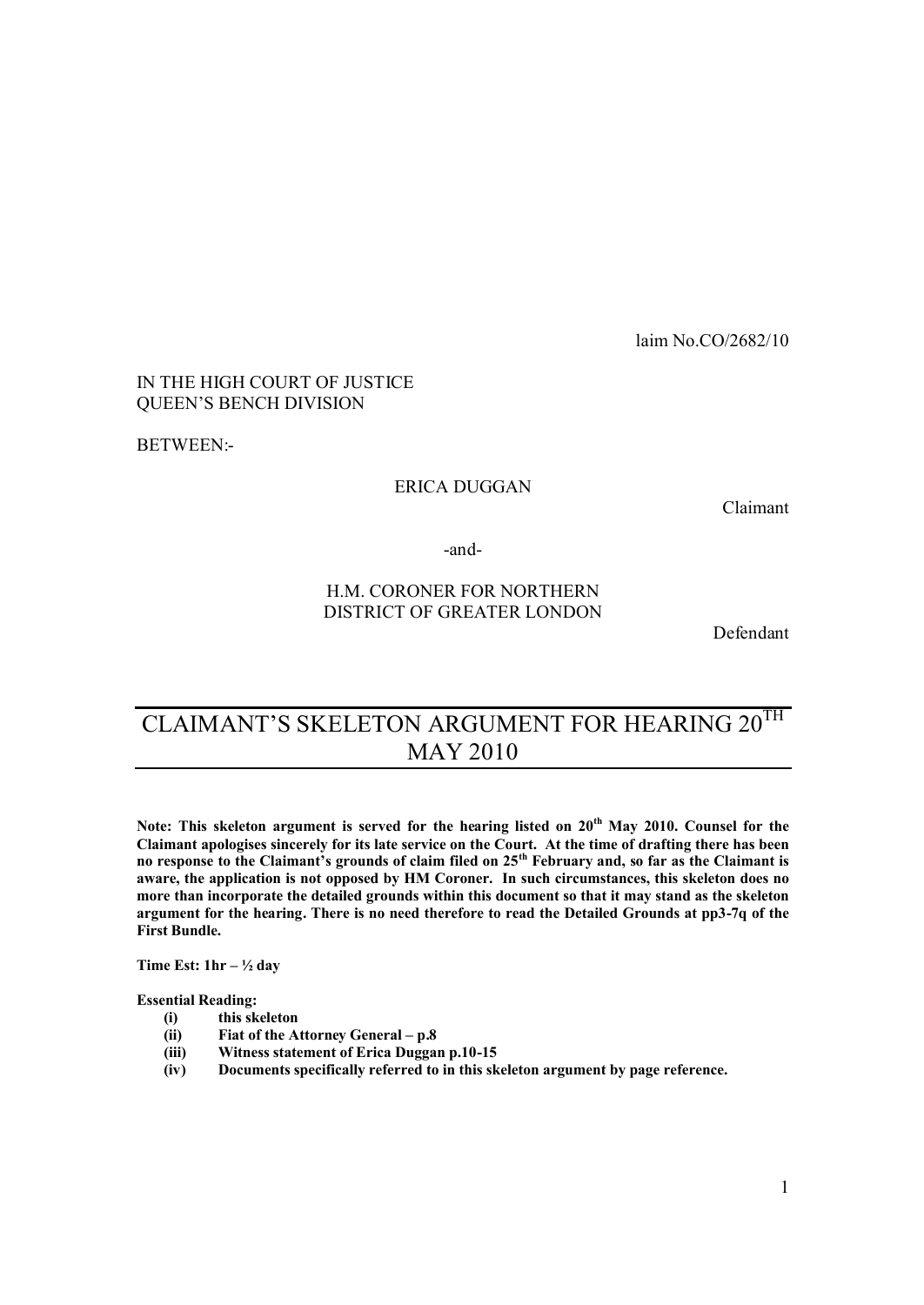- 1. These are the Claimant's grounds in support of an application made under the authority of the Attorney General for an order pursuant to s.13 of the Coroner's Act 1988 that:
	- (a) the in uisition in respect of Jeremiah Joseph Duggan taken before Dr W.F.G. Dolman, one of Her Majesty's coroners for the Northern District of Greater London on 8<sup>th</sup> November 2003; be uashed; and
	- (b) that another in uest be held [by the coroner concerned or] by the coroner for another district in the same administrative area; and
	- (c) that there be an order as to the costs of and incidental to the application in such form as the Court thinks just.

## **A. Facts**

2. The Claimant is the mother of the deceased Jeremiah Duggan who died on 27<sup>th</sup> March 2003. He was found dead on the B455 road leading into Wiesbaden, Hessen in Germany. Jeremiah was a 22-year old student at the British Institute and the Sorbonne in Paris. In the days leading up to his death, he had been attending a conference in Wiesbaden organised by the LaRouche movement, a cult-like organisation which Ms Duggan now knows espouses a fascist and anti-Semitic ideology and is headed by Lyndon LaRouche, a convicted fraudster. Jeremiah is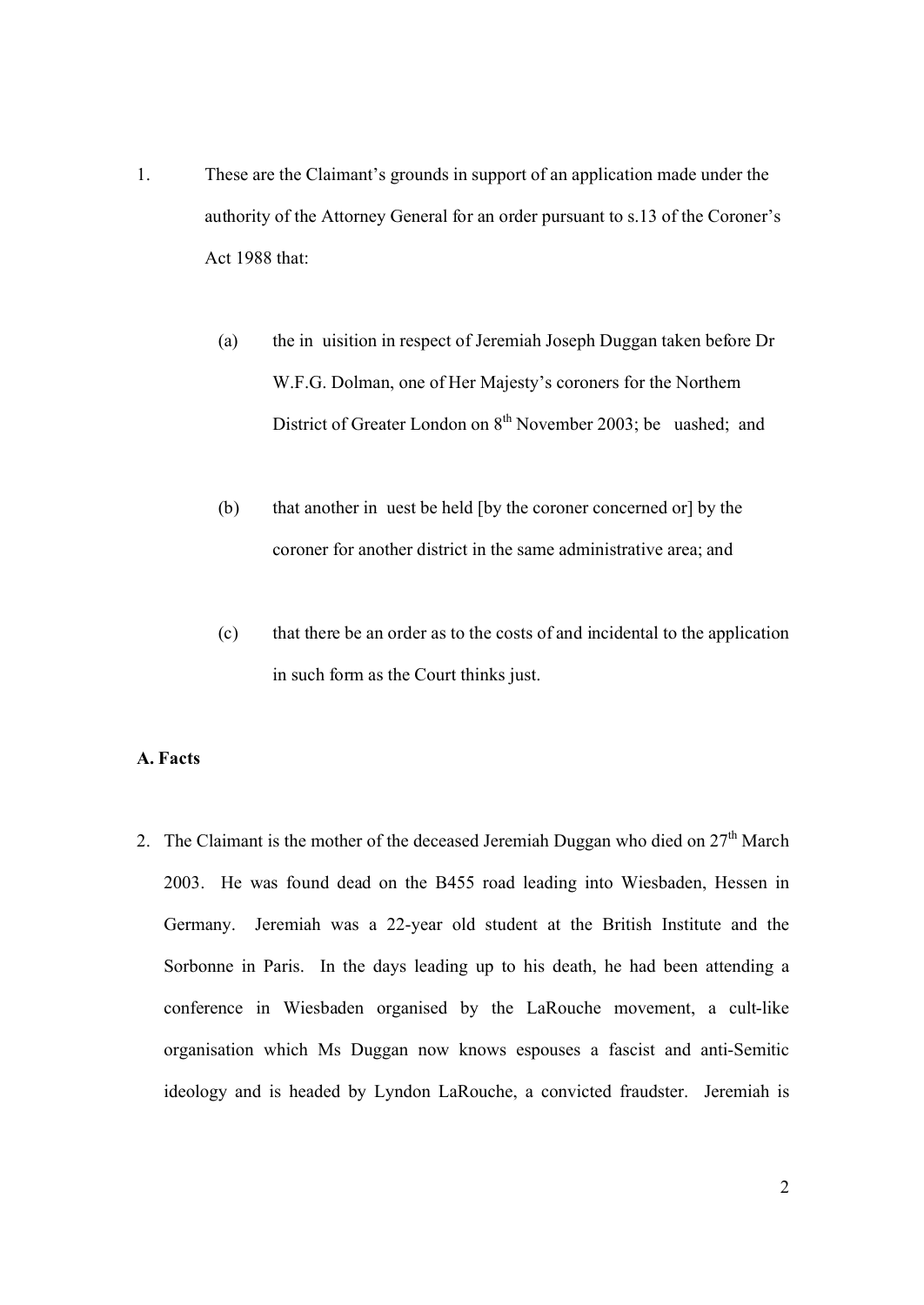unlikely to have been aware of the political background. He believed he was attending a conference concerning the problems in Ira .

- 3. In the early hours on the morning of Jeremiah's death, he had made a series of telephone calls to his mother, Mrs Duggan, and his girlfriend, Maya Villaneuve. The substance of these calls (set out more fully in the Memorial to the Attorney General) indicated that Jeremiah was in serious trouble and re uired help in escaping from LaRouche organisation which he referred to as Nouvelle Solidarite - the name of an anti-semitic journal published by the organisation.
- 4. Such investigations as were carried out by the German police swiftly concluded that Jeremiah's death was a "suicide by means of a traffic accident", although no post mortem was carried out by the German authorities, and the German Public Prosecutions Office halted proceedings into Jeremiah's death on the grounds that the drivers allegedly involved had stated that Jeremiah had jumped out at the cars and therefore, there was no evidence of any third party involvement in his death.
- 5. On  $31<sup>st</sup>$  March 2003 Jeremiah's body arrived in the United Kingdom. A non-forensic post-mortem examination was carried out by Dr David Shove, Pathologist, on  $4<sup>th</sup>$ April 2003.
- 6. An in uest into the death of Jeremiah Duggan was opened on  $8<sup>th</sup>$  April 2003 by Dr William Dolman, one of Her Majesty's Coroners for the Northern District of Greater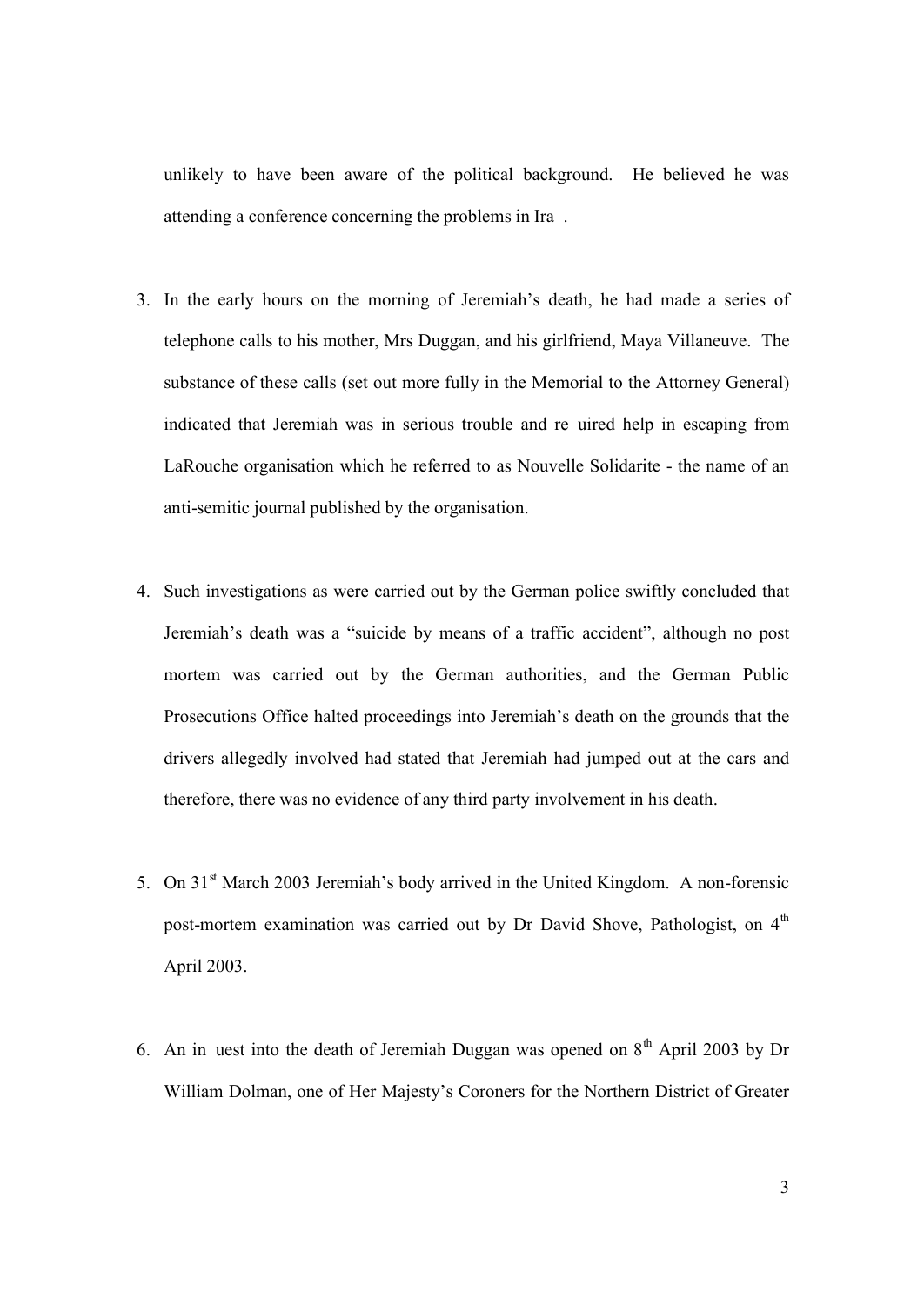London, and adjourned to  $6<sup>th</sup>$  and  $7<sup>th</sup>$  November 2003. The evidence available to the Coroner at the In uest included evidence from the following witnesses:

- (i) Erica Duggan [File 2, Tab  $1.5(a)$ ];
- (ii) Maya Villaneuve [File 2, Tab  $1.5(a)$ ];
- (iii) Detective Inspector Jane Cowell

And the following reports:

(a) German Police Report dated 03.06.03 [File 2, Tab 1.5(b)];

(b) Report of Robert Hawthorne (Accident Investigator) dated 08.09.03 [File 2, Tab 1.5(b)];

(c) Post Mortem Report of Dr David Shove dated 04.04.03 [File 2, Tab 1.5(b)]; and

(d) Toxicology Report by Dr Susan Paterson dated 30.04.03 [File 2, Tab  $1.5(b)$ ];

7. At the conclusion of the in uest, Dr Dolman delivered a narrative verdict (File 2, Tab 1.4) stating "*Jeremiah Joseph Duggan received fatal head injuries when he ran into the road in Weisbaden and was hit by two private motor cars. What other fact do we know that I must add? I really must add that he had earlier been in a state of terror. It is a word not commonly used in a Coroner's court but no other word would reflect his state of mind at the time.*"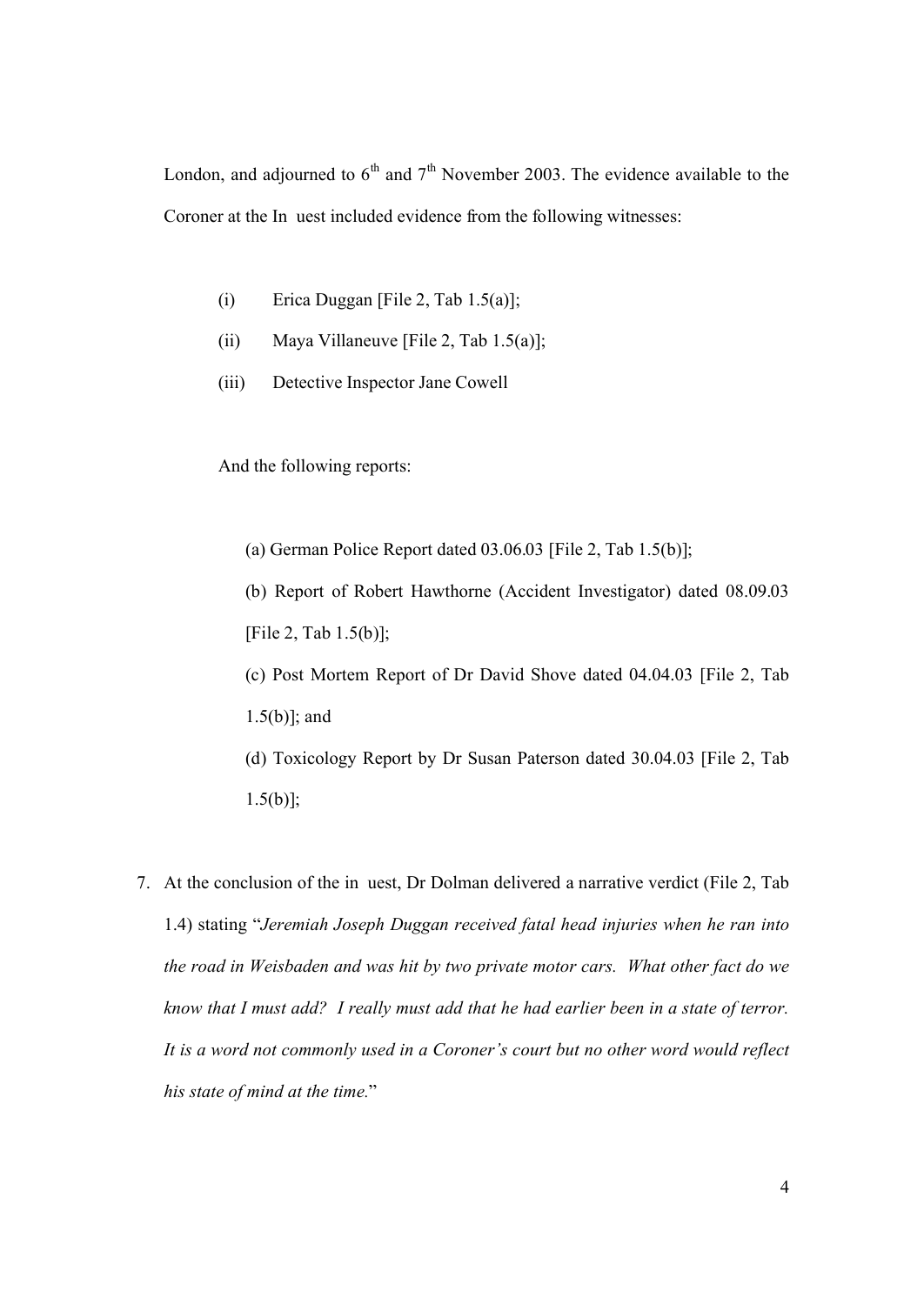#### *B. New Information: Expert Evidence*

8. In the aftermath of the in uest, the Duggan family, unhappy with (i) the fact that the post-mortem had not established how Jeremiah's injuries were sustained, (ii) the insufficiency of the in uiry into the cause of death by the Coroner, and (iii) the outcome of the in uest, continued to investigate Jeremiah's death; engaged a series of experts to further investigate Jeremiah's death on the basis of the evidence gathered by the German authorities. As a result of this further investigation and analysis, new evidence has now come to light which contradicts the apparent assumption of the police, the German Public Prosecution Service, and Dr Dolman, the Coroner, that Jeremiah had run into the road with suicidal intent/'in a state of terror', was caught by one vehicle and then run over by another. That evidence is as follows:-

## *(1) Paul Canning: Forensic Photographer*

9. Mr Paul Canning is a Forensic Photographer, formerly of the Metropolitan Police. He produced two reports dated  $22<sup>nd</sup>$  December 2005 (File 2, Tab 1.6) and  $24<sup>th</sup>$ December 2006 (File 2, Tab 1.7). The first report was based on a series of photographs taken by Herr Jurgen Burg, German Accident Examiner, Police Officer Wittig and another unknown photographer. The second report is an addendum produced following a statement secured by Mrs Duggan from Herr Burg that the cars involved in the accident had been moved before he took the picture and before he had arrived on the scene.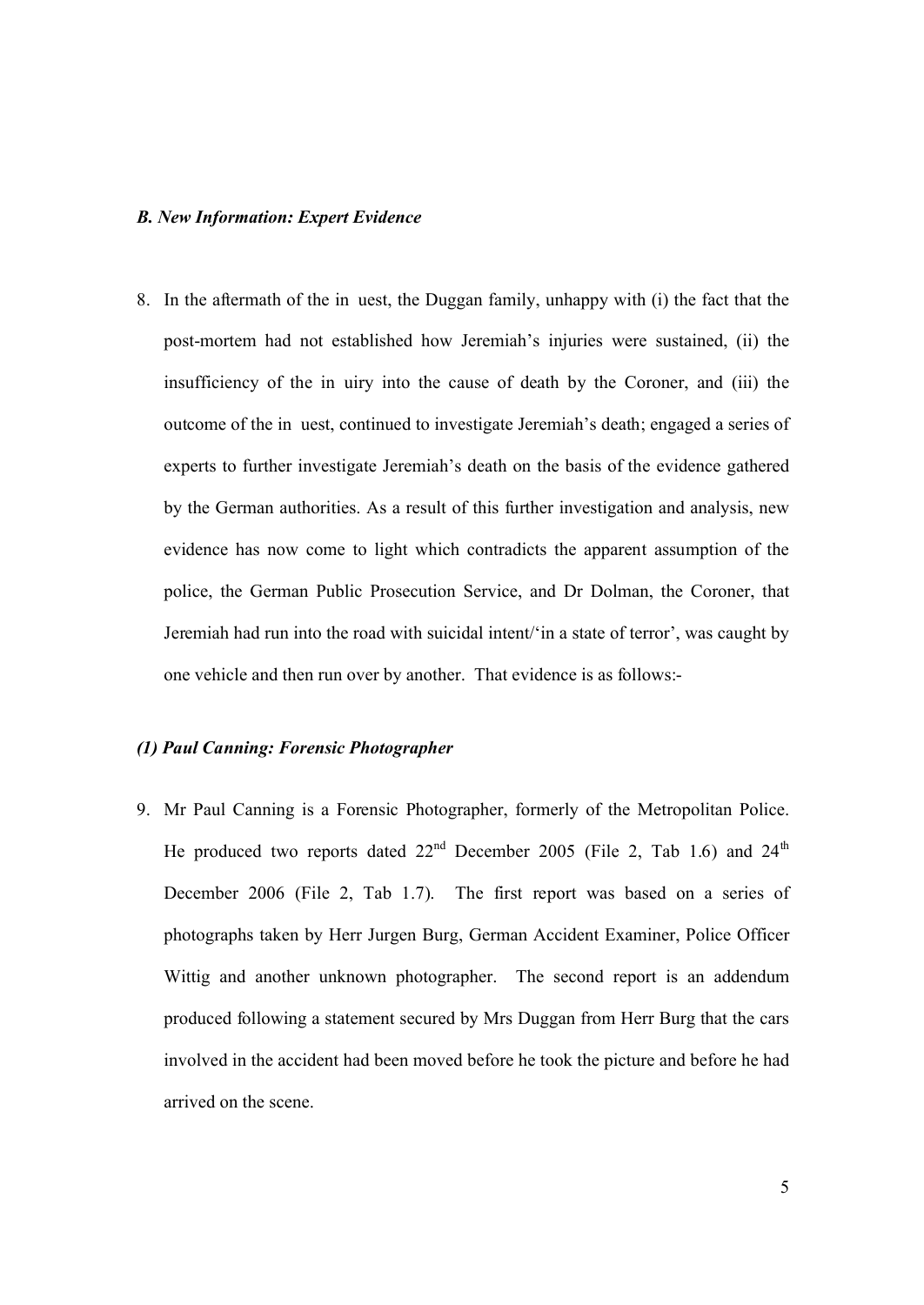10. Mr Canning, in his report dated  $22<sup>nd</sup>$  December 2005, was struck by the lack of any biological traces on either of the cars that purportedly hit Jeremiah, which would indicate that neither had in fact collided with him. Mr Canning went on to conclude at page 59 of his report:

> "*In my opinion the photographs taken on the B455 junction with Berliner Strasse do not adequately support the theory that Jeremiah Duggan ran against the Peugeot and was subsequently run over by the Golf. The images show an inaccurate confusing picture of events. I do not believe that they depict how Jerry came to meet his premature and alleged unlawful death. I believe that it is possible that Jerry lost his life elsewhere and was subsequently placed at the scene.*"

> The report also contained the following significant observations (at p.59):-

- (i) "*I have never photographed a vehicle that has hit a person at speed and caused their death without there being some obvious signs that the body and vehicle have made contact.*"
- (ii) "*I have never seen or photographed a pointed / sharp dent in a car door that has been caused by an impact with a person. The dent is more likely to have been caused by contact from a heavy instrument, or even another vehicle.*"
- (iii) *"Both* v*ehicles show the same light brown coloured, sandy substance that is seen on Jerry's jeans and embedded in the treads of his training shoes – yet there is no sign of the sandy substance on the road … it looks as though Jerry went through a significant quantity of wet sand.*"
- 11. His second report dated 24<sup>th</sup> January 2006 concluded, at p.20:-

"*The fact that the two vehicles had moved raises questions about the legitimacy of the investigation that was carried out, as there is no longer any scene integrity"*

## *(2) Allan John Bayle – Forensic Scene Examiner report dated 3rd September 2005*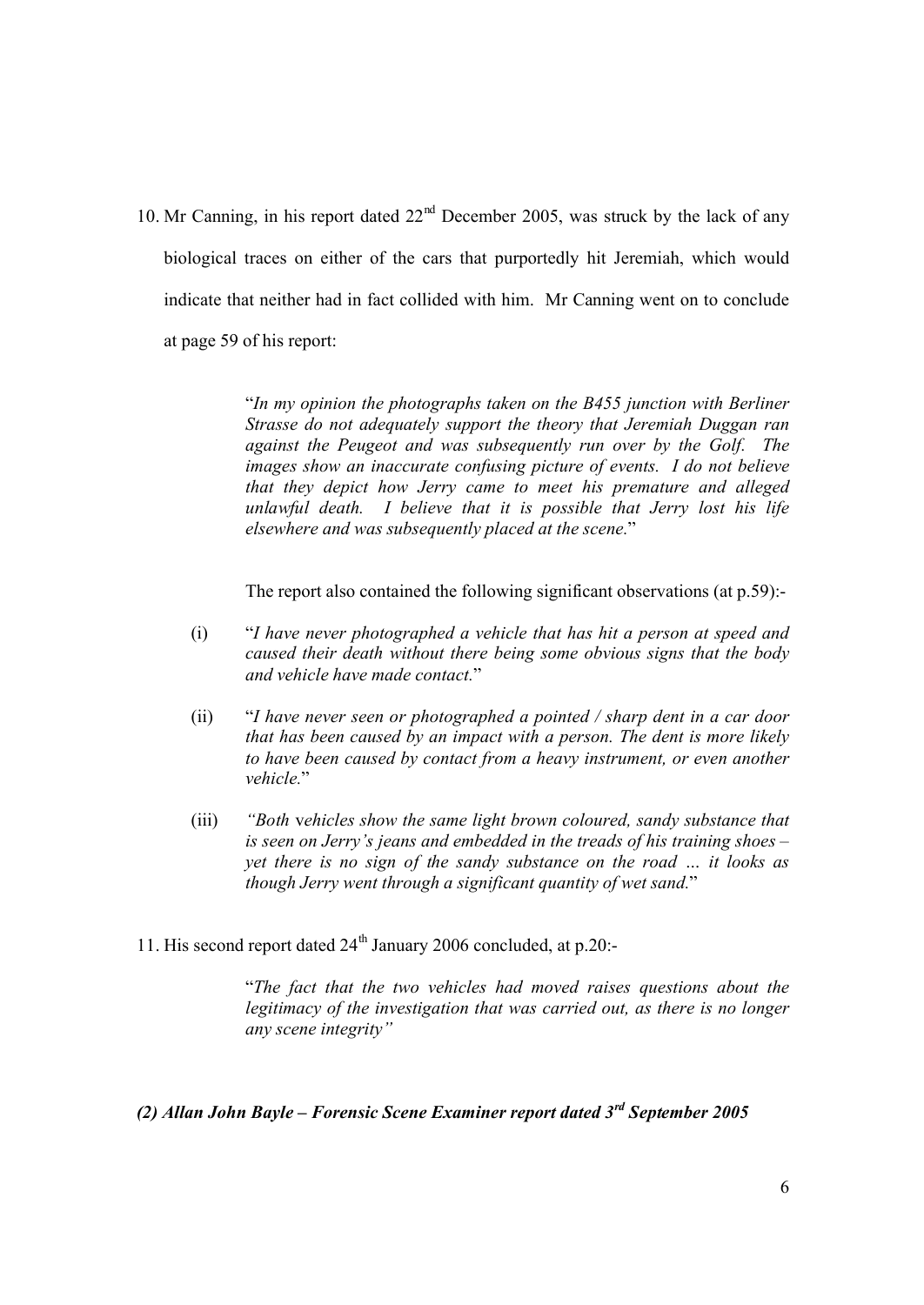- 12. Mr Bayle provided a report dated 3 September 2005 (File 2, Tab 1.8). Mr Bayle is an independent forensic scientist of 30 years experience, formerly of the Metropolitan Police. Mr Bayle also examined the photographs of the scene of the accident and other photographs of Jeremiah's body.
- 13. Mr Bayle made the following observations in his conclusion (page 10):
	- (i) "*The Blue Volkswagen car shows no evidence of hitting Mr Duggan, although there was damage to the front bumper, there were no fibres, hairs, blood or skin or any other evidence to prove that this car was involved in an accident.*"
	- (ii) "*The red / brown Peugeot 406 Estate car had considerable damage.*
	- (iii)*"The windscreen has been hit with an instrument, possibly a crow bar or something similar. There was no evidence of any fibres, hairs, blood or skin on the broken glass.*"
	- (iv)*"The offside driver's door has been hit with probably the same instrument …. The dent in the side of the door was too sharp and pointed and therefore, could not have been made by the human body*."
	- (v) *"Mr Duggan and the two cars were together in another place, possibly a builder's yard*."
	- (vi)*"I could not find any evidence to show that these two vehicles ever came into contact with Mr Duggan. There appeared to be no tyre marks on Mr Duggan or his clothing*"
	- (vii) *"The pathologist's report was very short and did not explain the lack of injuries consistent with a traffic accident.*"
	- (viii)*"I firmly believe this incident was stage managed and Mr Duggan met his death somewhere else and the body dumped in its position in the road.*"

#### *(3) Terence Merston, Forensic Examiner (also ex-Metropolitan police)*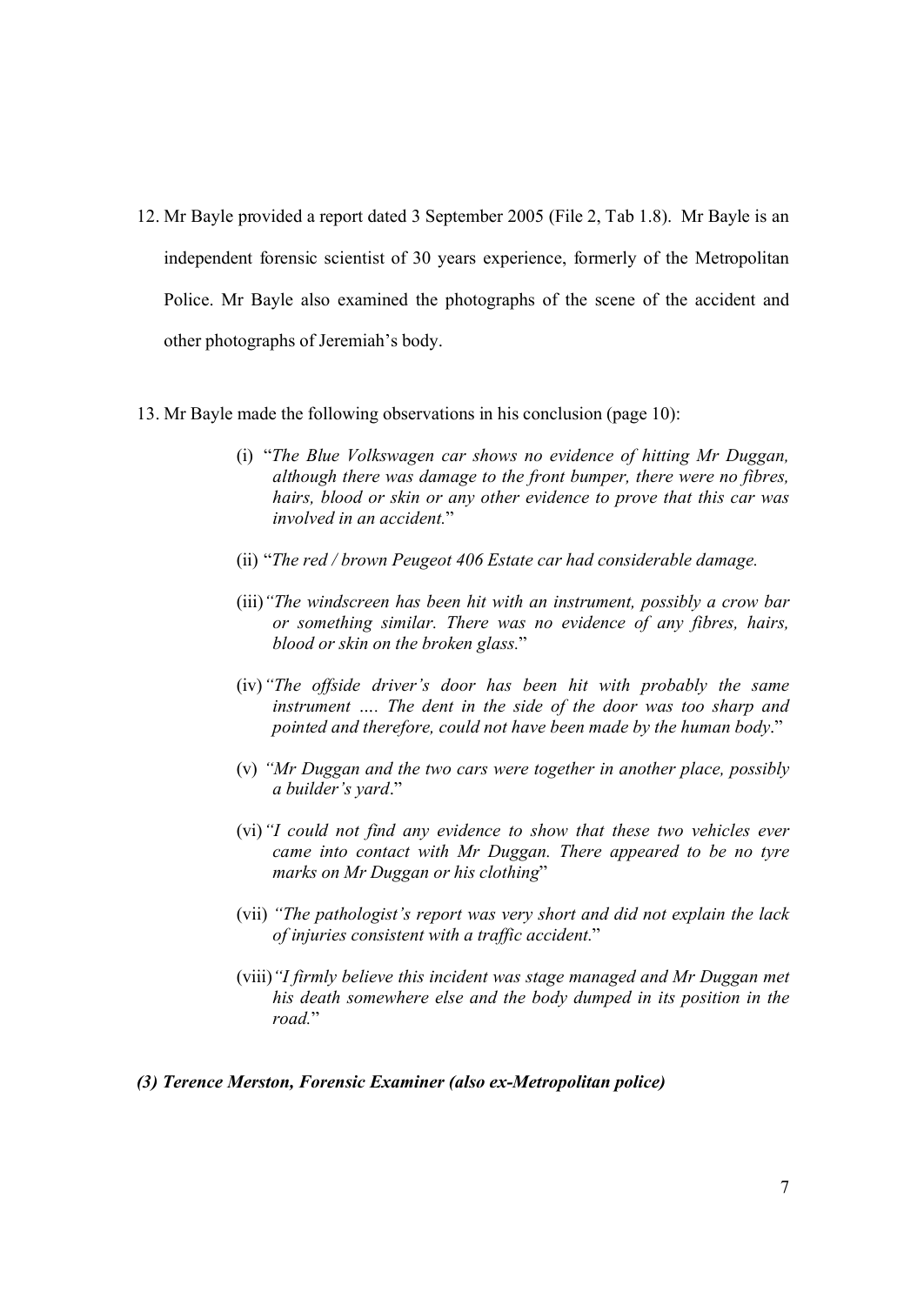14. Terence Merston, a Forensic Examiner (also ex-Metropolitan police) visited the scene of Jeremiah's death in addition to viewing the photographs (File 2, Tab 1.9). Mr Merston states (page 6):

> "*Based on my years of experience in attending thousands of crime scenes as a forensic scene examiner, it is my opinion that the evidence at the scene points towards Jeremiah's death being extremely suspicious and not a road traffic accident. It is also my view that the damage to the Peugeot car has been deliberately caused.*"

> "*The alleged damage to the Volkswagen car (light lens missing and piece of lens hanging down) together with a total lack of physical evidence from Jeremiah on the vehicle, and vice versa, it is total (ibid) inconsistent with that vehicle having been involved in the alleged accident.*"

## *(4) Herr Manfred Tuve – forensic scientist and engineer*

- 15. Herr Tuve a German forensic scientist prepared a report dated  $19<sup>th</sup>$  September 2005 (File 2, Tab 1.10). His report is based upon the photographs of the incident and the notes and sketches of the positions at the scene prepared by Herr Burg (the German police accident investigator). Herr Tuve also examined the notes taken by the German police. He concludes as follows (page 8):
	- i) "*The head injuries cannot be correlated to the damage on the righthand side of the Peugeot vehicle*"
	- ii) "*Had there been an impact or over-rolling, and considering the severe head injuries, then these traces should have arisen, and would per necessity have to have been discernible. The question therefore remains open as to from where the head injuries arise at all.*"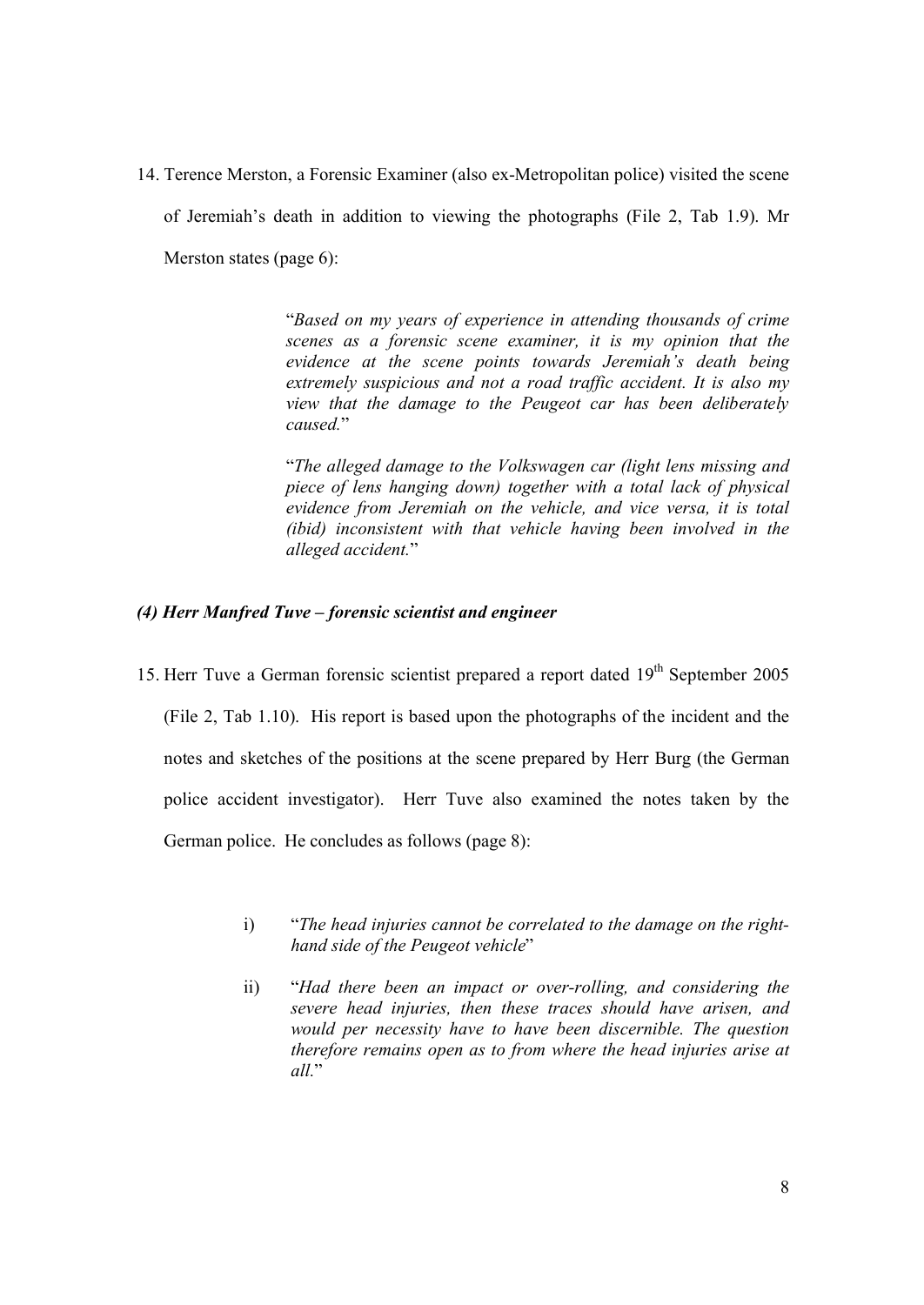- iii) "*On the Peugeot, on the Golf and on the clothing of the deceased and in particular on the shoes there are mud coloured contaminations and adhesions. These do not correspond to the normal grey-black street dust …. It is necessary here to at least point to the possibility that all three objects, which are being discussed here, may, at some time prior to the described events, have been at some alternate location.*" [all Point 3]
- iv) "C*onsiderable reservations exist as to the course of events described in the accident report.*"

## *(5) Dr Bernd Kopetz – German doctor of medicine*

- 16. Dr Kopetz carried out a preliminary medical comparison of the injuries sustained by Jeremiah in light of the eye witness description of the incident. The report was produced on  $15<sup>th</sup>$  November 2005 (File 2, Tab 1.10). The report includes the following (pages 2-3):
	- (i) "*The damage to the vehicle, and in particular the damage to the upper part of the front passenger door, evidences a massive collision of material deformation. In such damages corresponding injuries to the body of the person must be expected. No such injuries exist* …."

#### *(6) Report of Dr Ivaca Milosavljevic, MD, MSc, Fpath.*

- 17. Dr Milosavljevic is a Forensic Pathologist. He produced a report, dated 15 March 2007 (File 2, Tab 1.12). In that report, Dr Milosavljevic concludes *inter alia* that:
	- *(a) 'Dr Shove has established [an] abundant quantity of fresh blood in all respiration tracts and stomach and extensive bruising of the lungs. [This indicates] the direct aspiration of blood in both lungs to the level*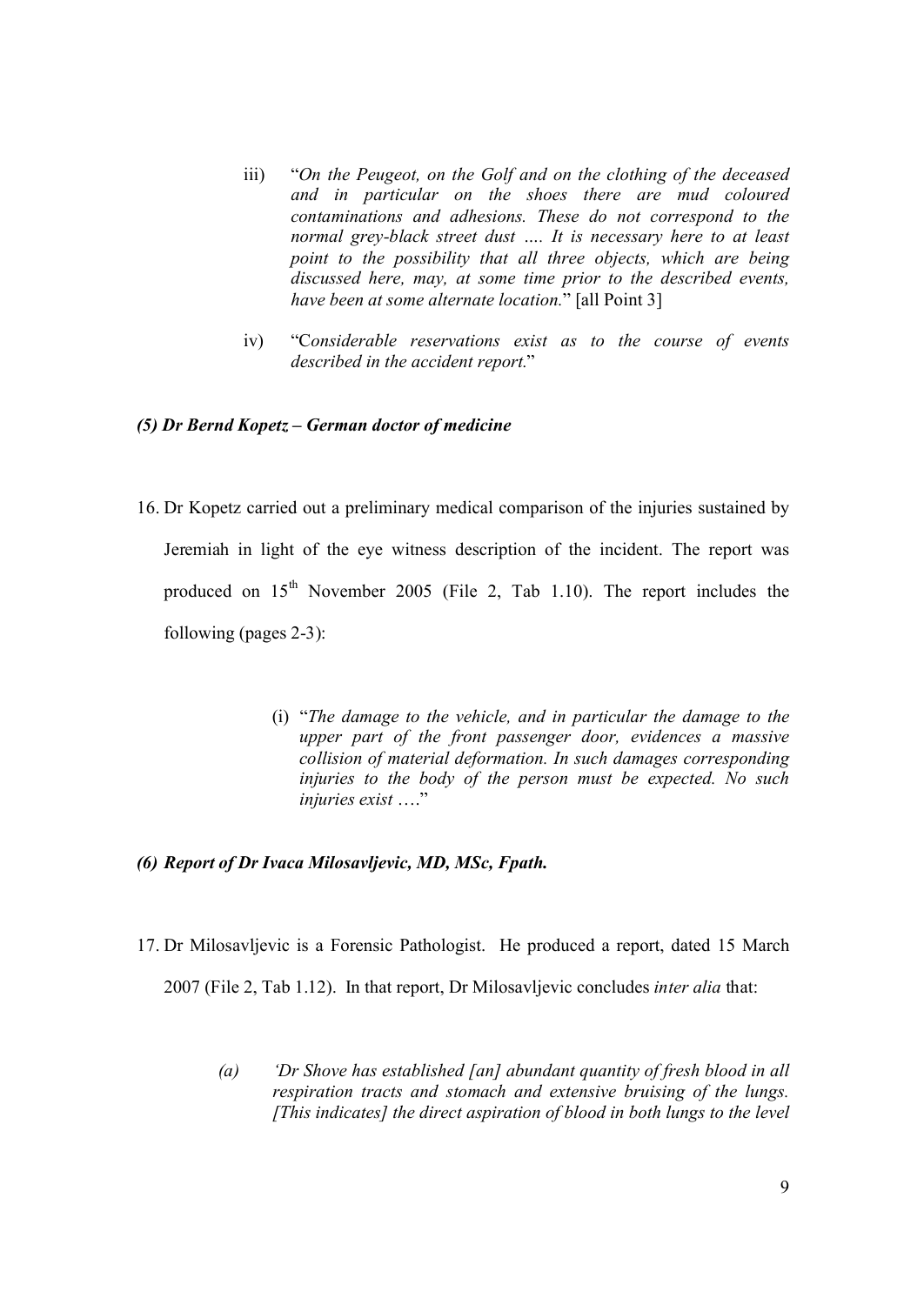*of alveoli and is most probably the consequence of haemorrhage from the hurt blood vessels around the fracture of bones at the base of the skull and bones of the face … It also indicates the fact that the death….was not instant, which should be expected from a head injury due to overrunning …*

- *(b) The injury of the head did not arise at once…but by multiple action of some other mechanical force…*
- *(c) The shape, volume, localisation and symmetric pattern of the injuries on both arms indicate their defensive character, ie that these injuries had been inflicted most probably by multiple actions of the blunt side of a mechanical tool (fists, feet with shoes on, and similar object) brandished onto the surface of both hands …and forearms when these parts of the body were in an elevated position level with the head, aiming to protect it from the action of the blunt side of the mechanical tool'.*
- 18. In addition to these conclusions (and as noted in the Memorial to the Attorney General) the Coroner's pathologist, Dr Shove, did not give evidence at the In uest, so no uestions were ever asked of him as to what his Post Mortem meant. In subse uent discussions with Mrs Duggan, Dr Shove stated that Jeremiah was not killed in a road traffic accident and proceeded to refer to his report to justify this finding. When asked to make a written statement to this effect he stated that he signed nothing unless directed by the Coroner to do so.
- 19. In the light of this new information, on  $8<sup>th</sup>$  May 2007, an application for a new in uest was made by Mrs Duggan, under s13 (1)(b) of the 1988 Act to the Attorney General (File 2, Tab A).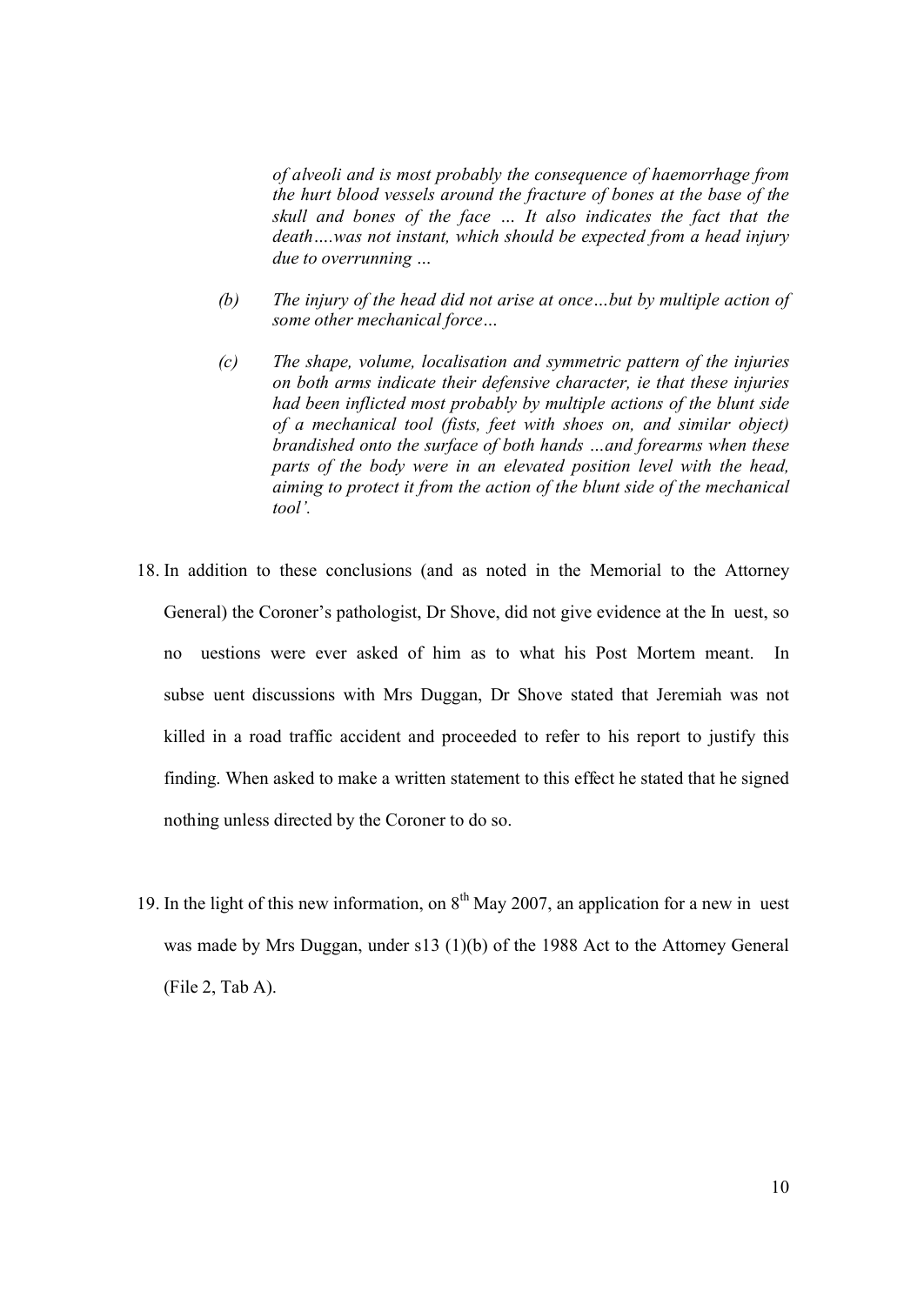- 20. Although initially declined by the Attorney General, the Attorney General agreed to reconsider the Claimant's memorial following the grant of permission to apply for judicial review.
- 21. As part of that reconsideration, the Attorney General was provided with two further translated statements:
	- (i) Maria Karpowski (dated  $10^{th}$  October 2009, File 1, Tab 5.5)
	- (ii) A police interview with Ms Ursula Caberta (dated  $11<sup>th</sup>$ January 2010, File 1, Tab 5.6)

In the police interview with Ms Caberta, she refers to her contact with a Mrs Ingrid Meyer, the mother of Neils Meyer who is a La Rouche member and suspected of being involved in the death of Jeremiah Duggan. In discussing the death of Jeremiah Duggan, she reports that Neils Meyer had told his mother:

"*we have hunted him down*" and

"*it is right that he is dead, he is a traitor and a spy*"

The statement records that the contents of this conversation were reiterated by Mrs Meyer to Ms Caberta on a number of occasions and had been causing Mrs Meyer a great deal of distress because she believed that her son was partly responsible for Jeremiah Duggan's death. This statement is corroborated by that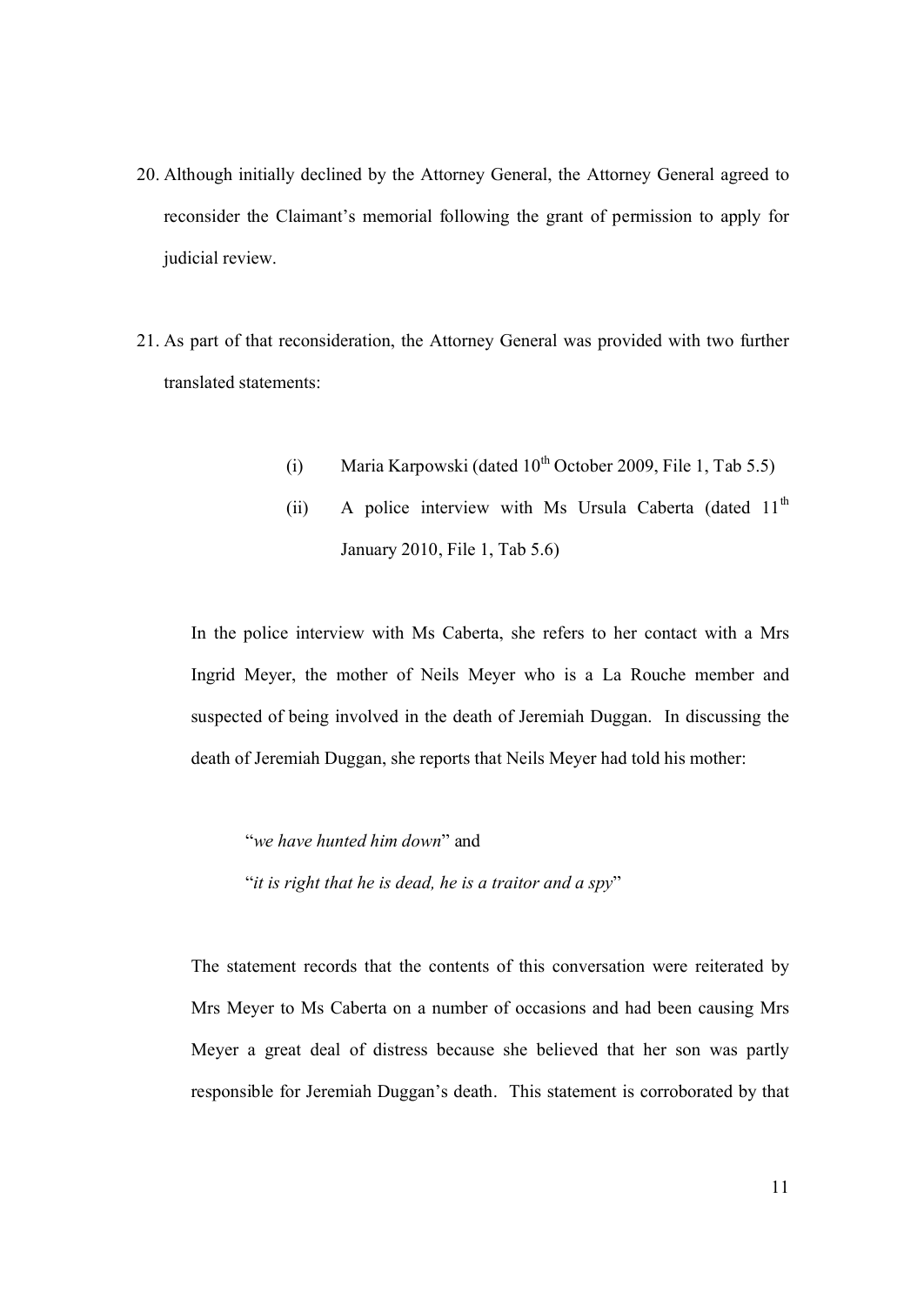of Maria Karpowski in which it is recorded that Jeremiah Dugan was suspected to have been a "spy" and had accordingly had been "hunted down" by La Rouche members.

23. On reconsideration of all the underlying documentation, the Attorney General granted her fiat on  $17<sup>th</sup>$  January 2010 (File 1, Tab 3.1) in the following terms:-

> "I HEREBY AUTHORISE ERICA DUGGAN, to make an application to the High Court of Justice for an order under the provisions of Section 13(1)(b) of the [Coroners' Act 1988], uashing the in uisition in respect of JEREMIAH JOSEPH DUGGAN taken before Dr W.F.G. DOLMAN, one of Her Majesty's coroners for the NORTHERN DISTRICT of GREATER LONDON on 8 NOVEMBER 2003 and directing another in uest to be held touching the death of the said JEREMIAH JOSEPH DUGGAN."

24. In the light of that decision, and by a letter dated  $4<sup>th</sup>$  February 2010 (File 1, Tab 5.8),

solicitors for HM Coroner Northern District have indicated that:

"*subject to receiving and considering the application, my client will not play any active part in the proceedings, save of course for circumstances where the Court so orders to the contrary.*

And that:

*"if your client's application succeeds, and a fresh inquest is ordered, then my client is ready, willing and able to conduct that inquest if so ordered by the Court*."

#### *C. Statutory Provisions*

26. Section 13 of the Coroners Act 1988 (File 1, Tab 6.1) provides: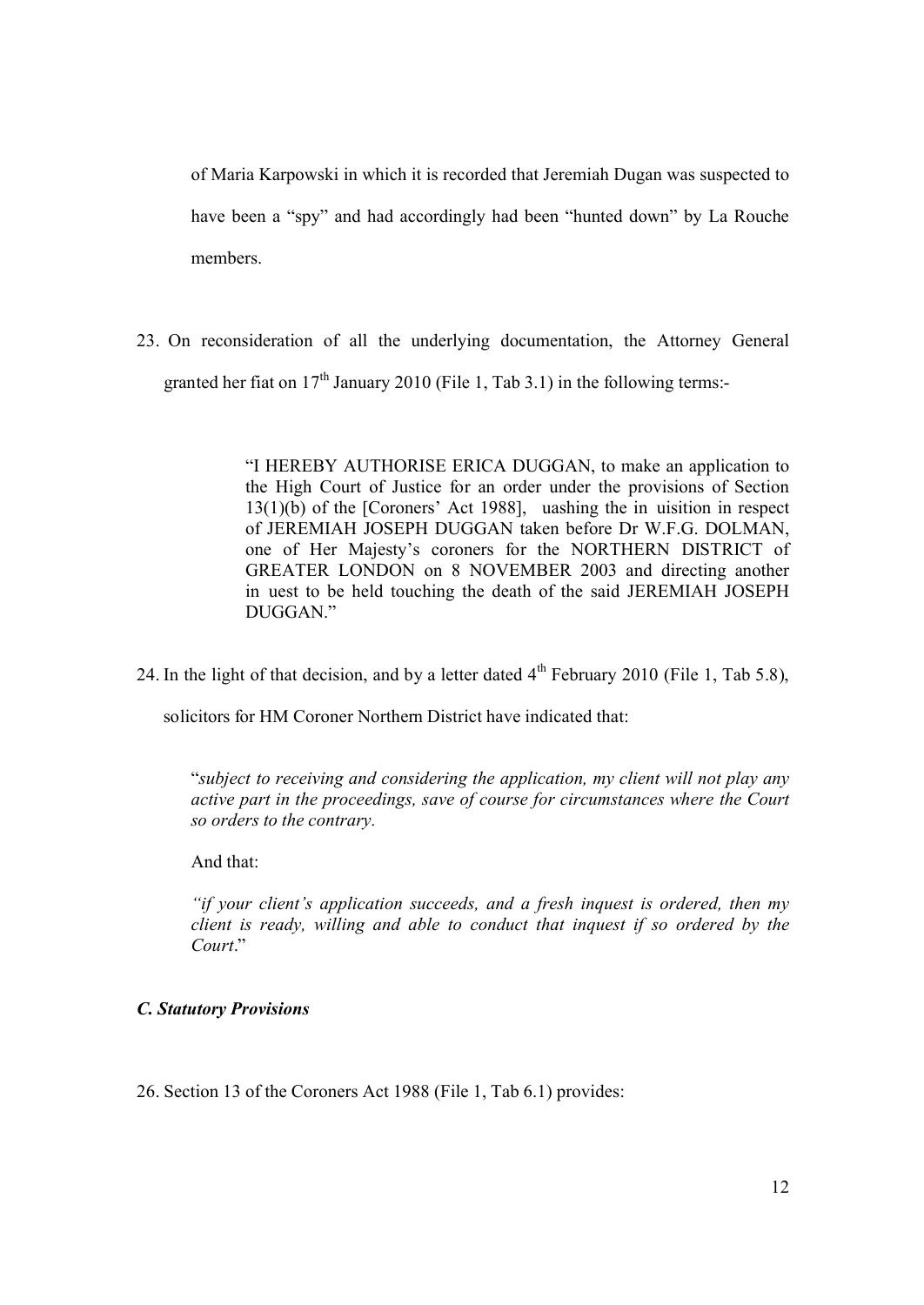- "*13-(1) This section applies where, on an application by or under the authority of the Attorney-General, the High Court is satisfied as respects a coroner ("the coroner concerned") either –*
	- *(a) that he refuses or neglects to hold an inquest which ought to be held; or*
	- *(b) where an inquest has been held by him, that (whether by reason of fraud, rejection of evidence, irregularity of proceedings, insufficiency of inquiry, the discovery of new facts or evidence or otherwise) it is necessary or desirable in the interests of justice that another inquest should be held.*

## *(2) The High Court may –*

- *(a) order an inquest or, as the case may be, another inquest to be held into the death either –*
	- *(i) by the coroner concerned; or*
	- *(ii) by the coroner for another district in the same administrative area;*
	- *(b) order the coroner concerned to pay such costs of and incidental to the application as the court may appear just; and*
	- *(c) where an inquest has been held, quash the inquisition on that inquest.*"

## *D. Authorities*

*(a) the power to order a fresh inquest under s.13 Coroners Act 1988*

29. In *R (Sutovic) v. HM Coroner for Northern District of Greater London* [2006] EWHC 1095 Admin (File 1, Tab 6.2), the Claimant was the mother of a young man who had died in Serbia. The mother of the Claimant was unhappy with the investigations that had occurred in Serbia and with the in uest which had taken place in the United Kingdom. The Claimant successfully petitioned for the in uest to be re-opened, the claim being brought by way of Judicial Review as well as an application under s.13. In considering the s.13 claim, Moses LJ reviewed the authorities and stated at [54]: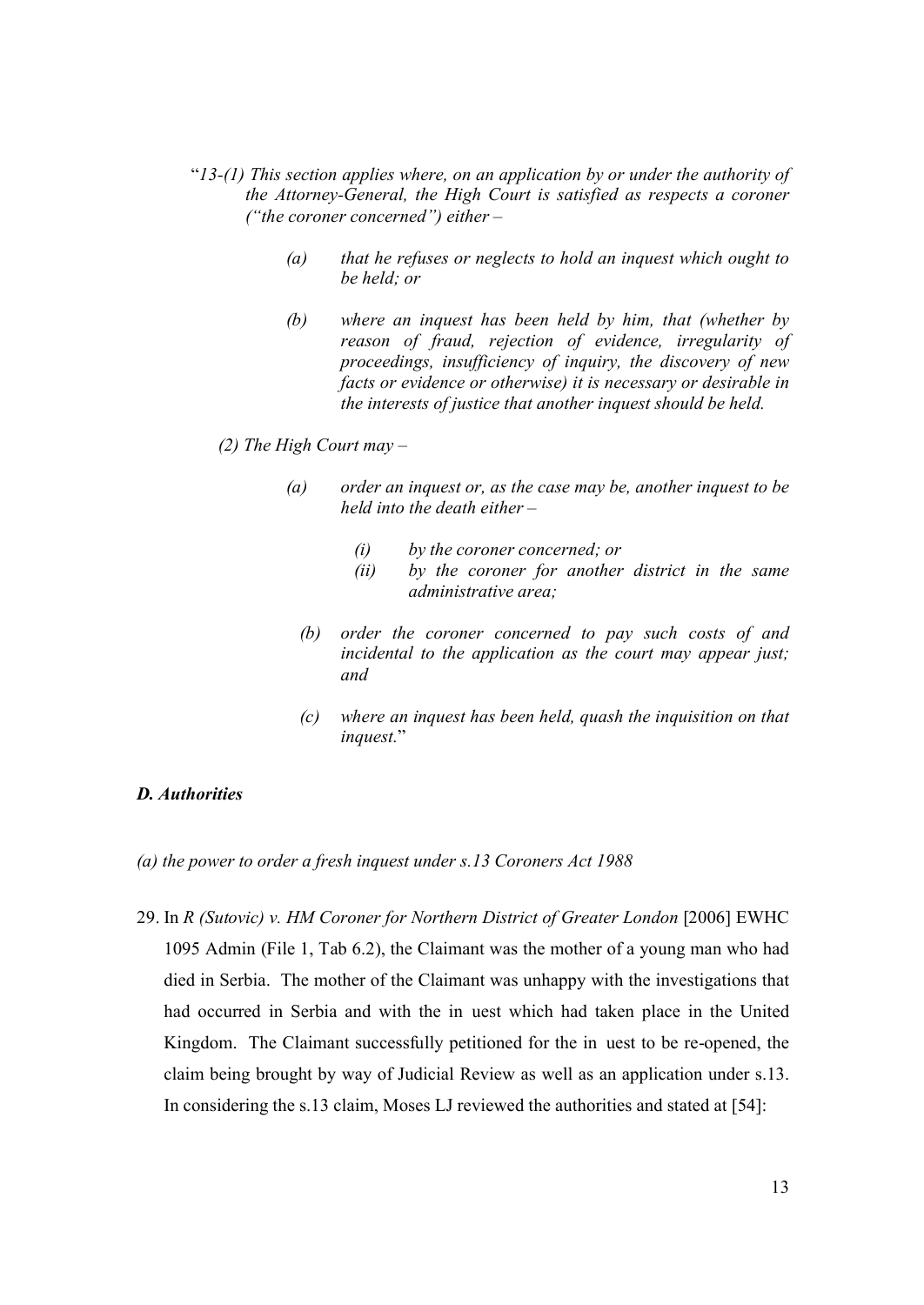*"Notwithstanding the width of the statutory words, the factors of central importance are an assessment of the possibility (as opposed to the probability) of a different outcome, the number of shortcomings in the original inquest, and the need to investigate the matters raised by new evidence which had not been investigated at the original inquest"*

30. He also re-stated at [55] the principle from R *v. West Sussex Coroner ex p. Edwards* [1991] 156 JP 186 (File 1, Tab 6.3), which emphasises that it is the possibility of a different verdict rather than the probability of one which is significant:-

> "*a new inquest may be ordered even if there is a high probability that the verdict would be the same*".

Moreover, it is plain from a case such as *In Re Rapier (dec'd),* [1988] 1 QB 26 (File 1, Tab 6.4) that in considering the uestion whether it is "*necessary or desirable in the interests of justice*", the Court's consideration is on the issue whether the new evidence is such that if no fresh in uest is ordered, there is a real risk that justice will not have been done, and seen to be done. This is highly relevant because in the present case the new evidence opens new areas of in uiry which were not investigated at the in uest and might materially have altered the outcome.

30. Further the Claimant considers that it is important not to give over-much emphasis to the uestion of the possibility of a different verdict, and to remember that the importance of a fresh in uest lies in a full and proper investigation of the facts surrounding Jeremiah Duggan's death. This is because:-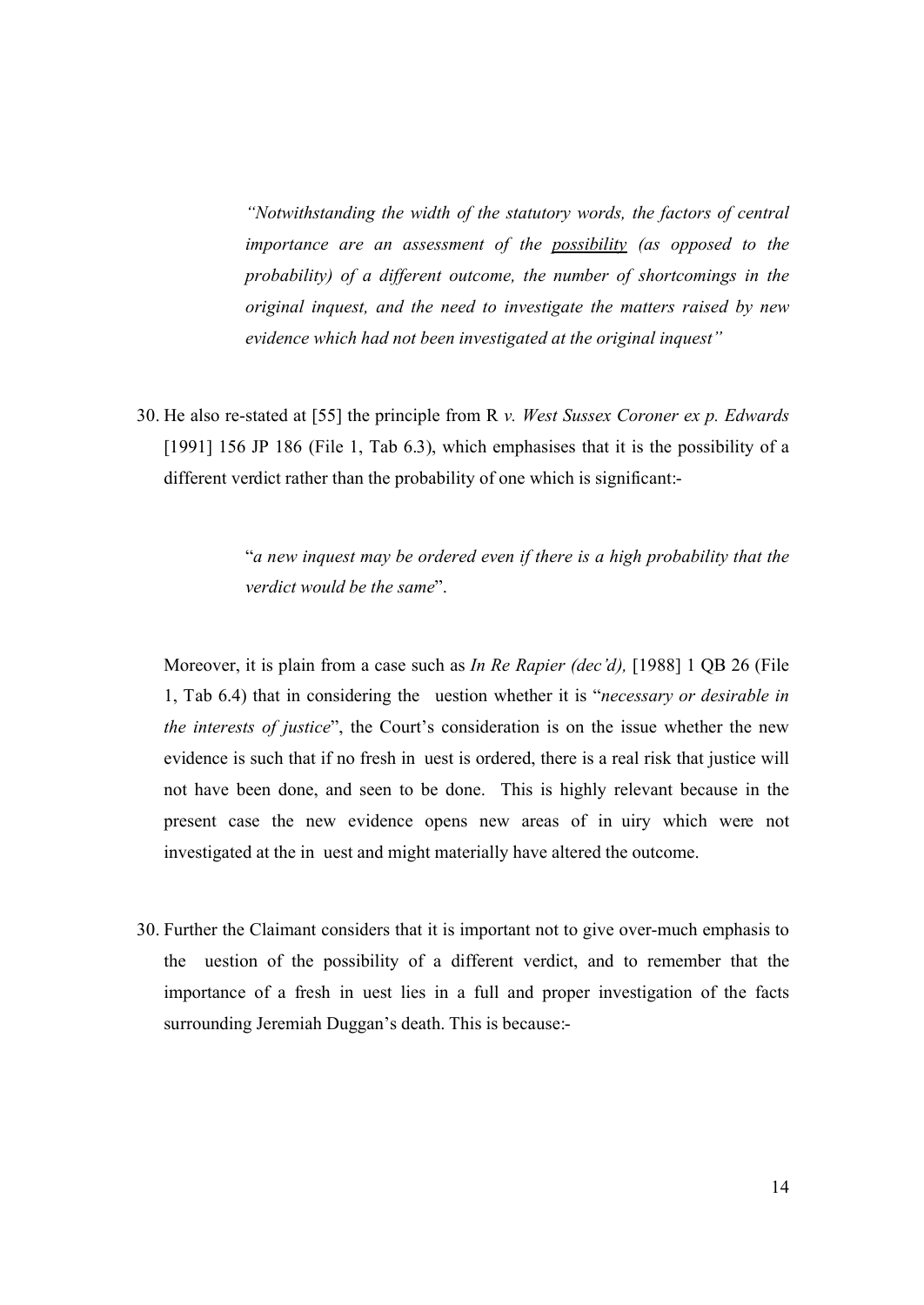- (i) *"The nature of a verdict and the scope of the coroner's investigations are different matters"*<sup>1</sup>
- (ii) *R v Inner West London Coroner, Ex p Dallaglio* is authority for the proposition that that the scope of the investigation is always likely to be wider than the eventual verdict, and to limit the in uiry to the last link in the chain of causation would be to defeat the purpose of holding an in uest at all. $^{2}$
- (iii) Although the decision in *Jamieson* limits the interpretation of *"how"*, it does not disapprove previous authoritative statements such as:
	- (a) *"the word 'how' is wide and it is not possible to foresee every way in which someone may meet his death"*; 3
	- (b) *"The function of an inquest is to seek out and record as many of the facts concerning the death as [the] public interest requires."*; 4
	- (c) *"Although the possible verdicts at an inquest under the 1988 Act are circumscribed and, in particular must not ascribe criminal or civil liability, that does not mean that the facts should not be fully investigated."*<sup>5</sup>

*<sup>1</sup> R (Hurst) v. HM Coroner for Northern District London* [2007] UKHL 13; [2007] 2 AC 189; [75] per Lord Mance.<br><sup>2</sup> *R v Inner West London Coroner, Ex p Dallaglio* [1994] 4 All ER 139, per Simon Brown LJ, p.155 and Sir

Thomas Bingham, p.164; *Hurst* [21] per Baroness Hale.<br><sup>3</sup> *R v Southwark Coroner, Ex p Hicks* [1987] 1 WLR 1624, p.134, per Croom-Johnson LJ, uoted by Baroness Hale at *Hurst*, [21]

<sup>&</sup>lt;sup>4</sup> *R v South London Coroner, Ex p Thompson* (1982) 126 SJ 625, per Lord Lane LCJ; see also the Brodrick Committee's "Report on Death Certification and Coroners" (1971, Cmnd 4810), [16.40], uoted by Baroness Hale at *Hurst*, [21]<br><sup>5</sup> *Takoushis*, [41] per Sir Anthony Clarke MR; uoted by Lord Mance at *Hurst*, [70]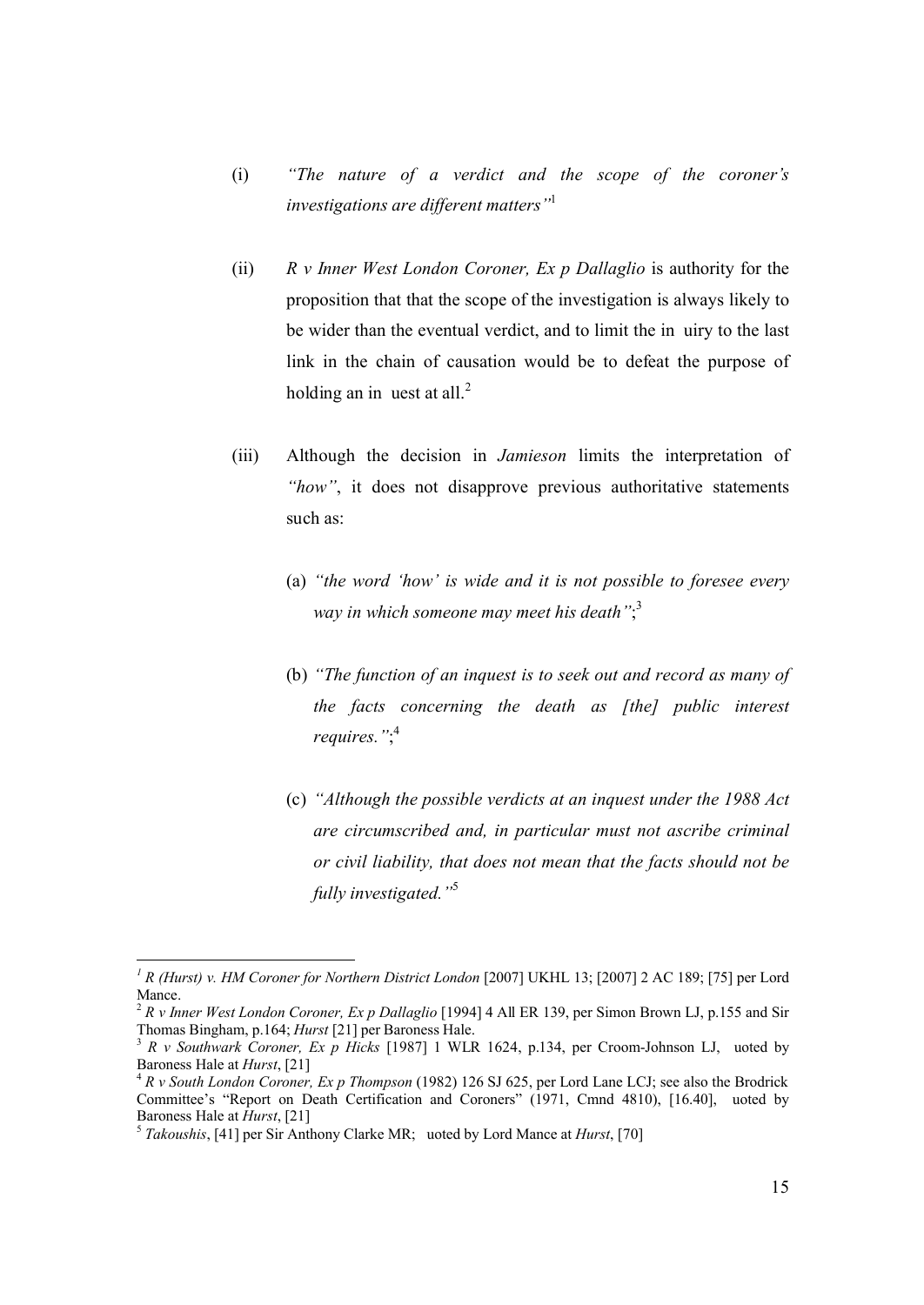(iv) Rule 43 of the 1984 Rules might lead the coroner to undertake a wider investigation than is re uired by the verdict alone in order to produce a report with a view to preventing the recurrence of such a fatality.<sup>6</sup>

## *E. Submissions*

- 31. The Claimant's submission is that this Court can be satisfied that by reason of insufficiency of in uiry, the discovery of new facts or evidence, or otherwise, it is (i) necessary and/or (ii) desirable in the interests of justice that another in uest should be held. (s.13 (1)(b) of the Coroners Act 1988).
- 32. Having regard to the factors of central importance to be considered by the High Court in an application under s.13 (see [54] of *Sutovic*), viz:
	- (i) the assessment of the possibility (as opposed to the probability) of a different verdict
	- (ii) the number of shortcomings in the original in uest;
	- (iii) the need to investigate matters raised by new evidence which had not been investigated at the original in uest;

the Claimant submits as follows:-

<sup>6</sup> *Hurst*, [74] per Lord Mance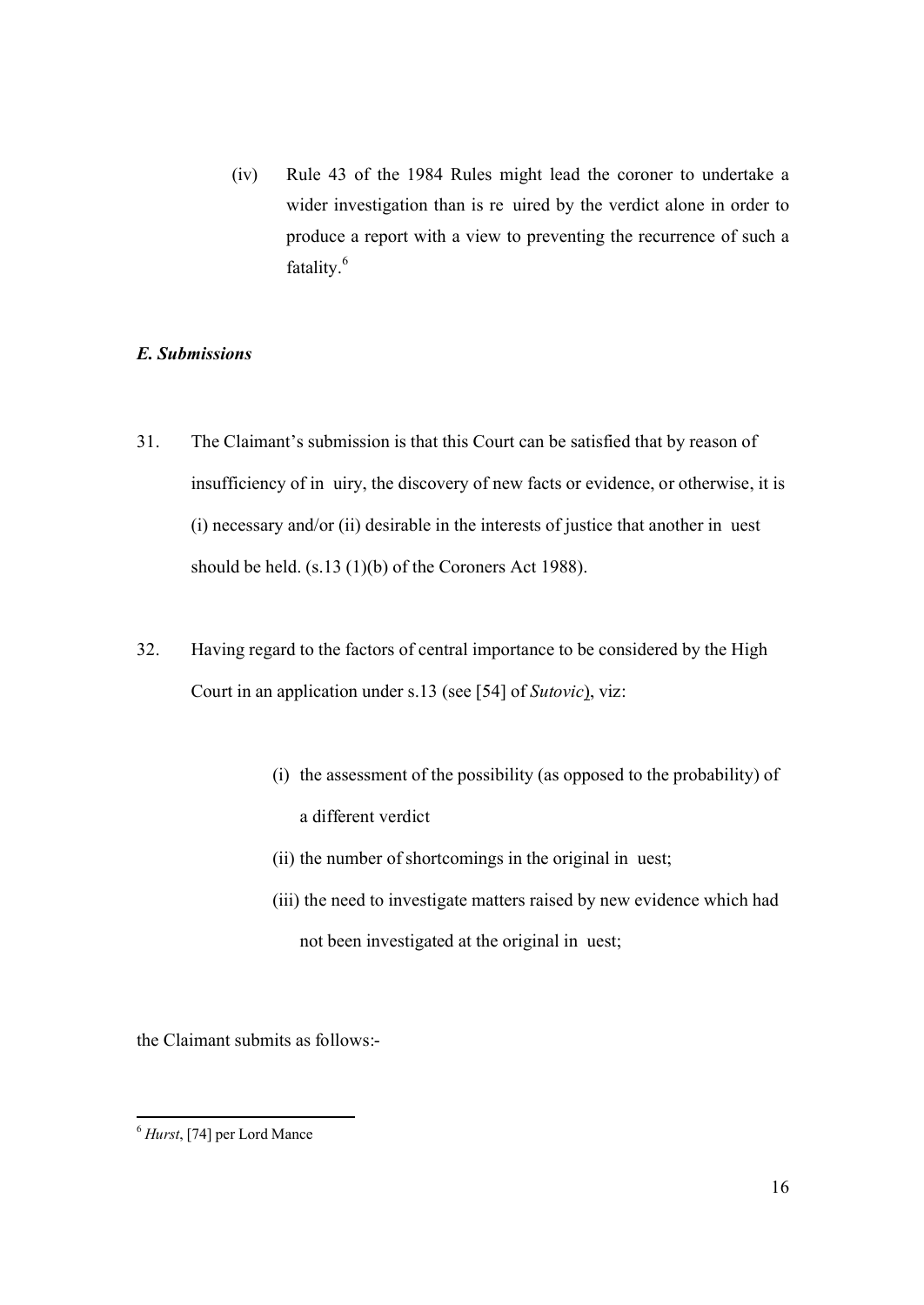#### **(i) possibility of different verdict**

33. Dr Dolman gave a short narrative verdict to the effect that Jeremiah Duggan ran into the road in a state of terror. He did not complete Box 4. on the In uisition (the place for a traditional short-form verdict such as accidental death; suicide; etc). The verdict, such as it is, is therefore the short narrative account entered into Box 3. Clearly the new facts and evidence referred to above raise the possibility of a different verdict dealing with more of the material facts surrounding the death, and reaching a different conclusion as to how Jeremiah Duggan came by his death.

## **(ii) The number of shortcomings of the original inquest**

- 34. There were a number of shortcomings of the original in uest which have led to the family's attempt to obtain a new in uest and further evidence. In particular:
	- (i) the failure to accede to an adjournment re uest to allow the family to obtain further relevant evidence. The coroner was aware of the significant gaps in the evidence but refused an adjournment sought to seek to fill those evidential gaps.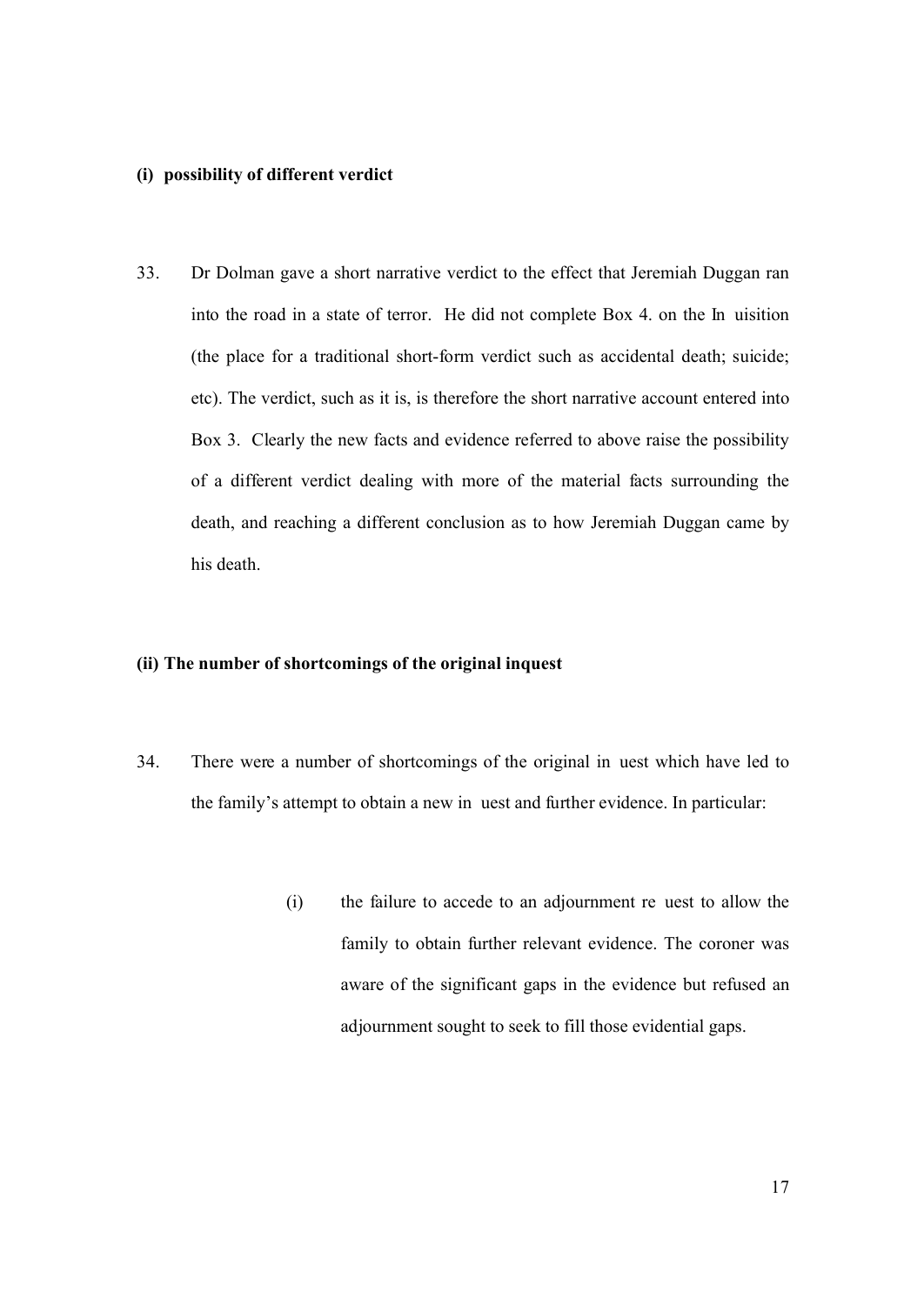- (ii) The failure to accede to the adjournment re uest to allow the family to seek to facilitate co-operation from the German Authorities with the In uest. This might have allowed witnesses from abroad to attend (if necessary under court order) to attend and give evidence.
- (iii) The decision to proceed on the basis of what was known to be incomplete evidence when there was a real prospect that further evidence might soon come to light to assist in the Coroner's in uiry.
- (iv) The failure to call Dr Shove to give oral evidence to explain his post-mortem.

# **(iii) the need to investigate matters raised by new evidence which had not been investigated at the original inquest**

35. The new evidence referred to above raises a host of new matters which should properly form part of the Coroners' investigation. These include the following (the list is not exhaustive):-

#### **Causation of injuries and death**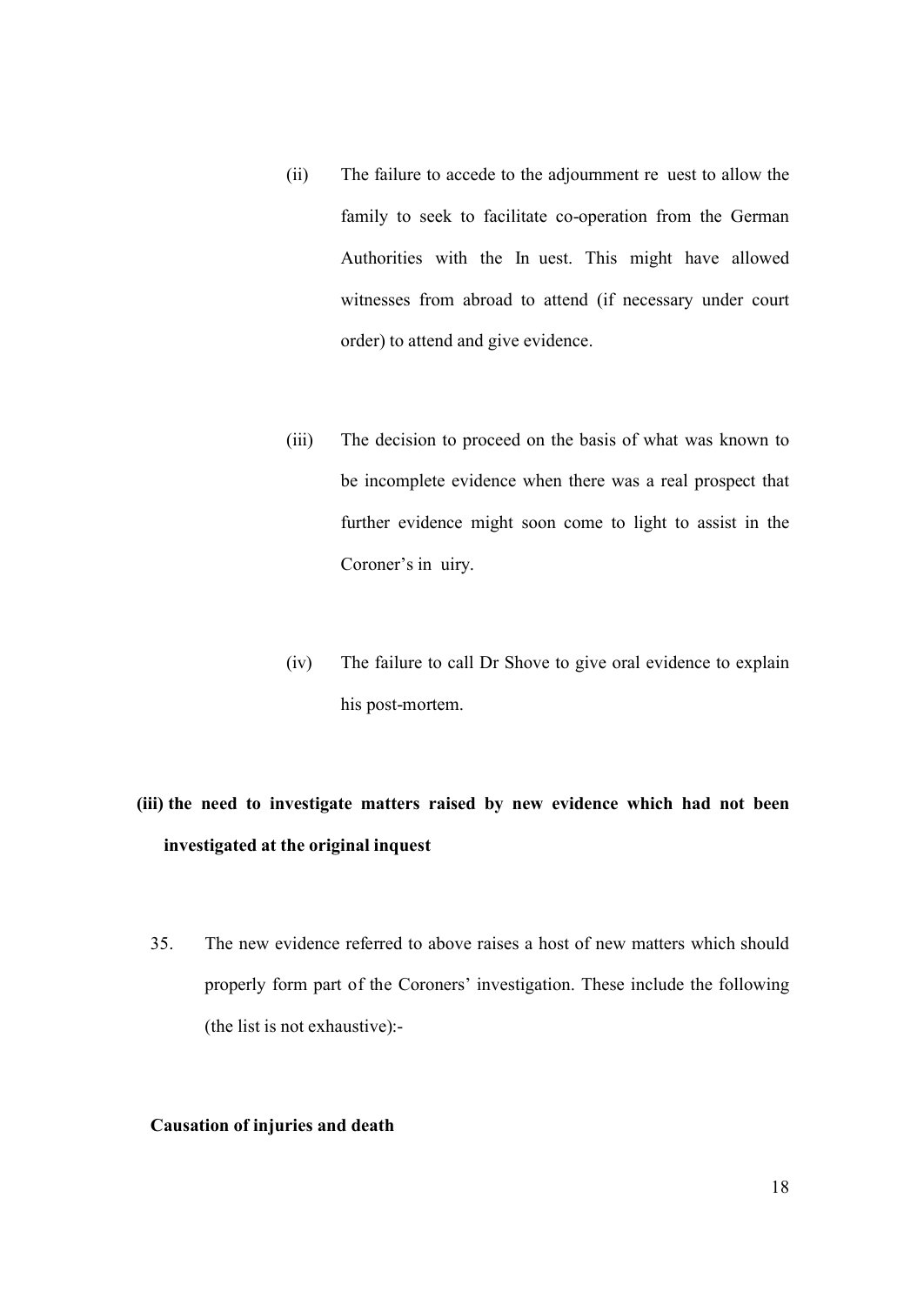- (a) There is now evidence (e.g. Dr Milosavlevic) that there is no possibility that the injuries to the head occurred because a vehicle ran over the body. The new Coroner will need to reconsider how the deceased came by his injuries and his death, the fundamental function of the Coroner under the Coroners' Act 1988.
- (b) the photographic/forensic scene examiner evidence (e.g. Paul Canning and Terence Merston) suggests that there is a distinct possibility that Jeremiah Duggan lost his life elsewhere and was placed at the scene. This possibility of deliberate foul play and stage-managing the accident must be investigated by the new Coroner.
- (c) the forensic science evidence (Manfred Tuve) concludes that the head injuries cannot be correlated to the damage on the right hand side of the Peugeot alleged to have hit Jeremiah, tending to suggest that the Coroner's conclusion is not supportable on the evidence.
- (d) The medical evidence of Dr Kopetz, suggests that the injuries suffered by Jeremiah are inconsistent with the running down accident again, tending to suggest that the Coroner's conclusion is not supportable on the evidence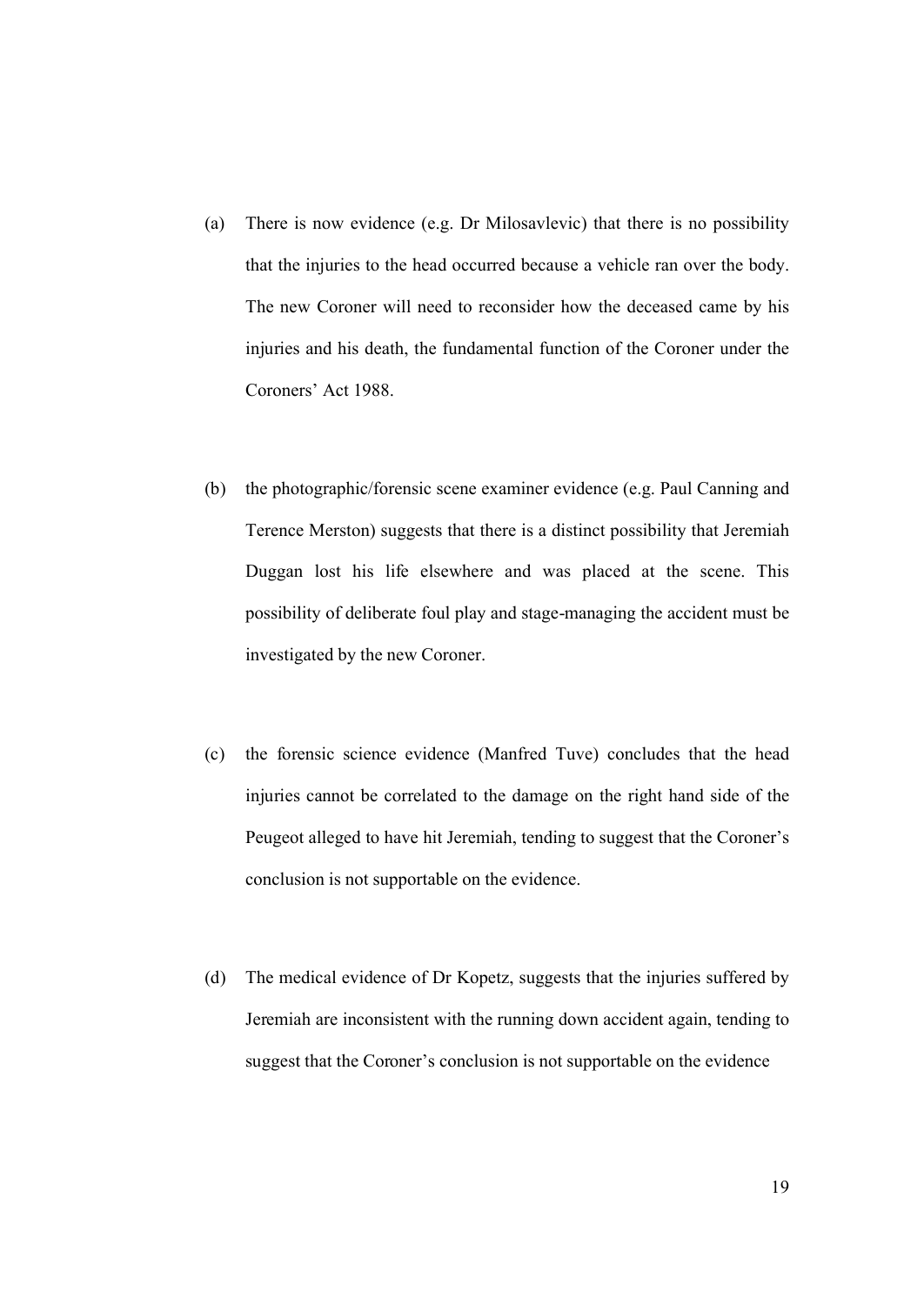- (e) The medical evidence of Dr Milosavljevic concludes that death was not instantaneous, that the head injuries seem to have been caused by the multiple action of some mechanical force, and that the injuries inflicted are most consistent with a multiple actions on the blunt side of a mechanical tool (fists, feet with shoes on, and similar objects, when these parts of the body were in an elevated position level with the head, aiming to protect it from the action of the blunt side of the mechanical tool. None of these matters have been in uired into for the reason that this evidence was not available at the time of the earlier in uest. A new Coroner will be obliged to investigate this possibility if only to exclude it.
- (f) The evidence of Dr Shove, and what he is reported as saying to Mrs Duggan after the post-mortem. These are clearly important issues, and it is unfortunate that Dr Shove was not called to give evidence by the Coroner. There no reason to think he cannot now be called to give evidence before a fresh in uest.

#### **Evidence of foul play/deliberate killing/injury**

(g) the evidence of Maria Karpowski and Ms Ursula Caberta suggests that there may have been a deliberate attempt to hunt down and kill Jeremiah Duggan by members of the Nouvelle Solidarite. Part of the purpose of the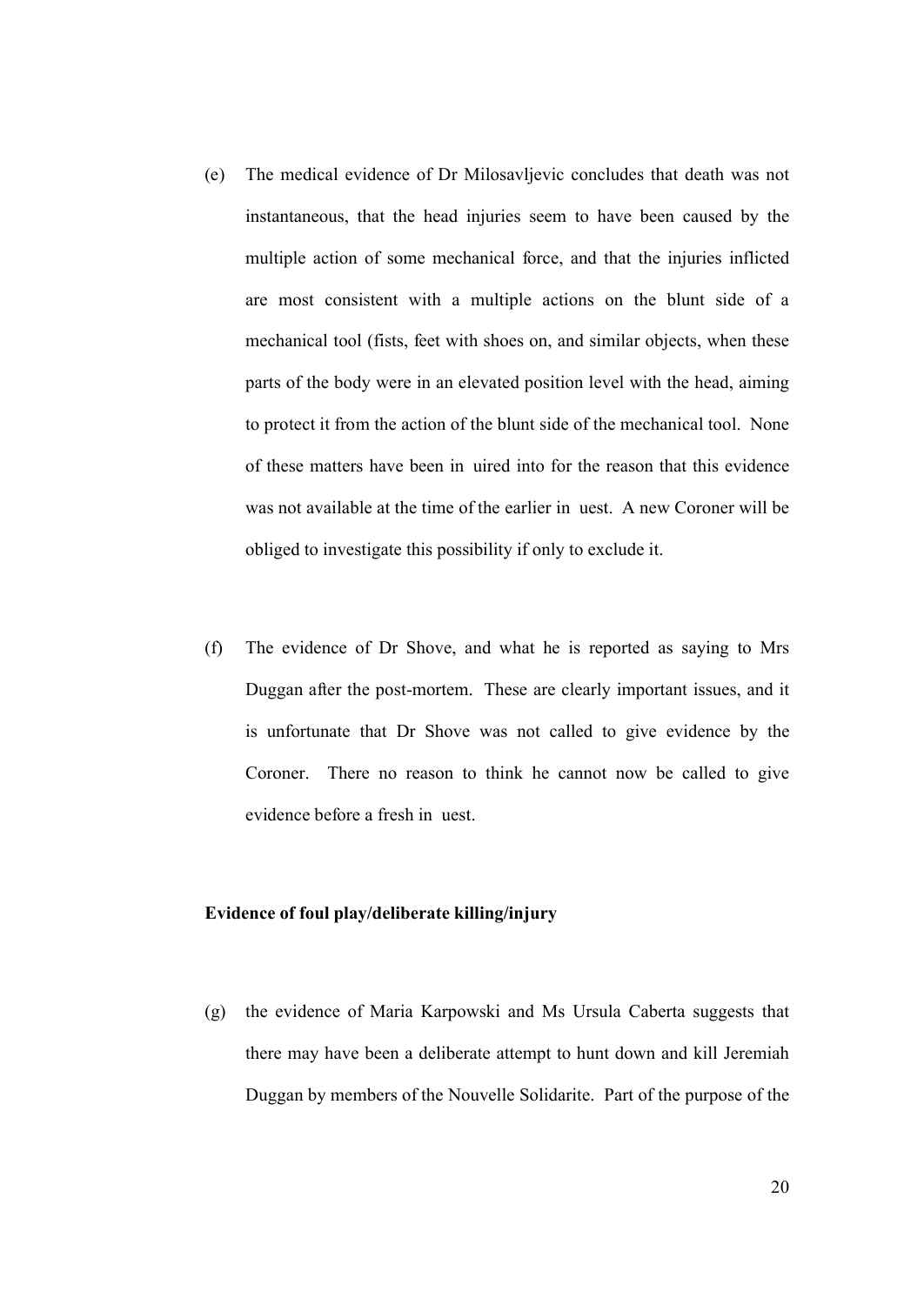in uest will be to investigate such matters, either to exclude them and therefore lay to rest suspicions, or conclude that they are sufficiently concerning to warrant the Coroner making report to the relevant authorities.

- (h) The credibility of the account that Jeremiah Duggan ran some  $5\frac{1}{2}$ kilometers prior to throwing himself under oncoming traffic (see paragraph 16 of the statement of Erica Duggan dated  $24<sup>th</sup>$  February 2010, File 1, Tab 4.1).
- (i) The inconsistent accounts give of the circumstances in which those persons who last saw Jeremiah alive say he left them. Both of these matters go to the true cause of death and the possibility of deliberate foul play. Matters which ought to be properly investigated by the fresh in uest.

## **F. Conclusion/Relief sought**

36. For the reasons set out above, it is both necessary and desirable in the interests of justice that another in uest be held. The Claimant therefore seeks orders that: